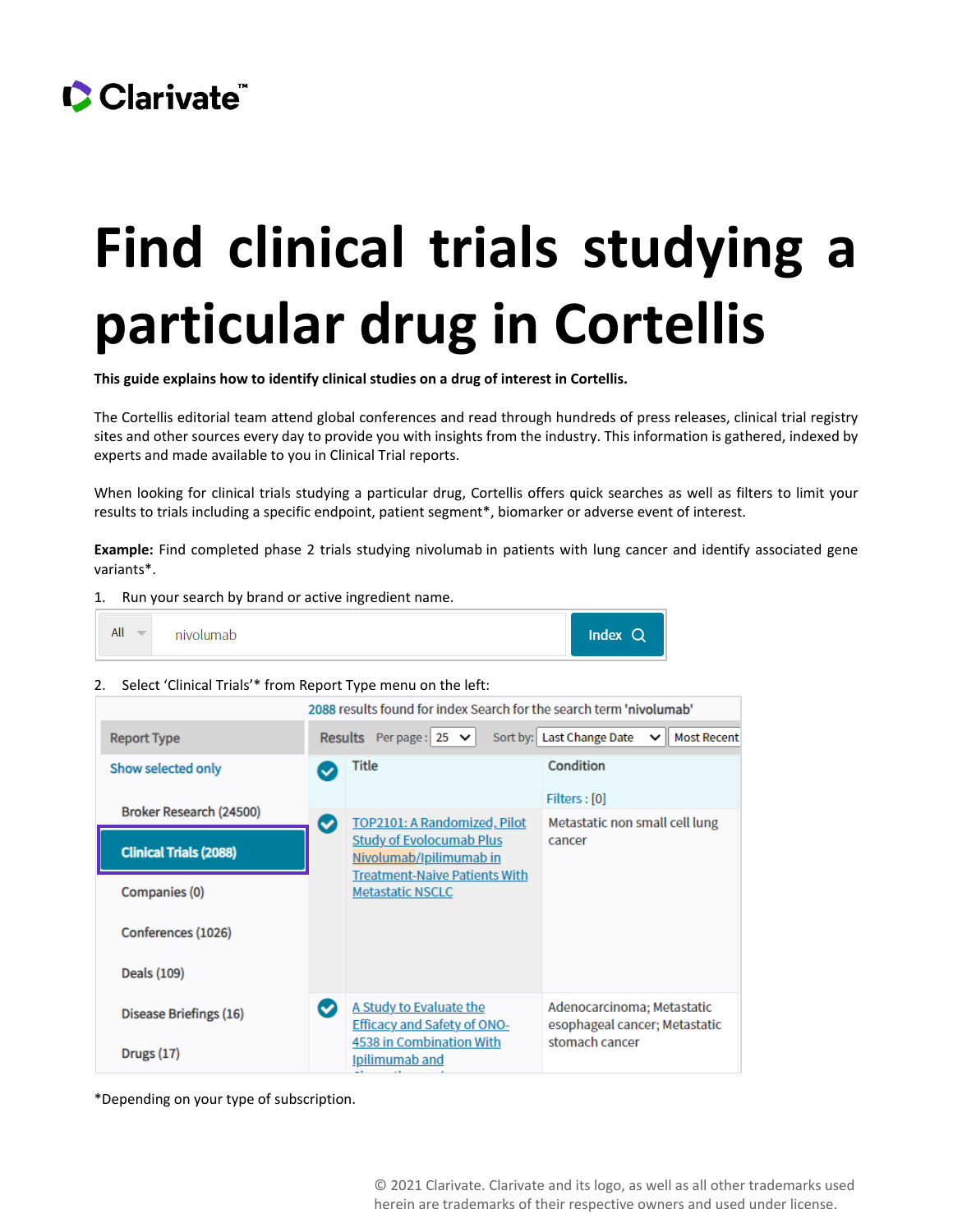

## 3. Apply filters to narrow down your results.

| Search Patient Segment<br>Look up                                                                                                                                                                                                                                          | Non-Hierarchical List<br>Hierarchical List                                                                                           | Use hierarchical filters to include<br>sub terms automatically.                                                                                                                                                                                                                                                                                                                                                                                |
|----------------------------------------------------------------------------------------------------------------------------------------------------------------------------------------------------------------------------------------------------------------------------|--------------------------------------------------------------------------------------------------------------------------------------|------------------------------------------------------------------------------------------------------------------------------------------------------------------------------------------------------------------------------------------------------------------------------------------------------------------------------------------------------------------------------------------------------------------------------------------------|
| Condition<br><b>Patient Segment</b><br><b>Biomarkers</b><br><b>Biomarker Type</b><br><b>Biomarker Role</b><br><b>Drug Pipeline Interventions</b><br>Drug Pipeline Highest Development Status<br>Site Name                                                                  | Lung tumor (385)<br>$+$<br>Others (4)<br>$\overline{+}$<br>⊽<br>$\overline{ }$<br>⊽                                                  | Subjects at risk of developing disease (3)<br>Subjects with Advanced/Metastatic Cancer (329)<br>Subjects with Early Stage Lung Cancer (25)<br>Subjects with EGER Positive Lung Cancer (46)<br>[Subjects with gene variants (58)]<br>$\blacktriangleright$ AKT1_HUMAN_Mutation (1)<br>$\blacktriangleright$ ALK_HUMAN_Fusion (2)<br>$\blacktriangleright$ ALK_HUMAN_Mutation (14)<br>ALK_HUMAN_Mutation(GOF)(1)<br>ALK_HUMAN_Rearrangement (15) |
| Condition<br><b>Patient Segment</b><br><b>Biomarkers</b><br><b>Biomarker Type</b><br><b>Biomarker Role</b><br><b>Drug Pipeline Interventions</b><br>Drug Pipeline Highest Development Status<br><b>Site Name</b><br><b>Contact Name</b><br>Sponsors/Collaborators<br>Phase | Select All/Deselect All<br>No longer recruiting (6)<br>Completed (6)<br>Recruiting (3)<br>Terminated (2)<br>Status not specified (1) |                                                                                                                                                                                                                                                                                                                                                                                                                                                |
| <b>Recruitment Status</b>                                                                                                                                                                                                                                                  |                                                                                                                                      |                                                                                                                                                                                                                                                                                                                                                                                                                                                |

4. Next page displays your results. Options at the top right allow you to set up alerts, save and export your results. To find out more about a specific trial, click the title as shown next.

| $<$ Back<br>$Forward \geq$    |               | Search Results                                                     |                                                          |                                                                                | <b>CO</b> Related Content                                                                                                                                                           | <b>In Analyze</b>         |       | <b>EP</b> Save and Alert | Le Download                          |
|-------------------------------|---------------|--------------------------------------------------------------------|----------------------------------------------------------|--------------------------------------------------------------------------------|-------------------------------------------------------------------------------------------------------------------------------------------------------------------------------------|---------------------------|-------|--------------------------|--------------------------------------|
| <b>Report Type</b>            |               | Completed; Yes<br>Results Perpage: $25 \times$<br>Sort by: Phase   | Highest to Lowest ↓<br>$\checkmark$                      | <b>Order Columns</b>                                                           | 4 results found for index Search for the search term 'nivolumab' with filter(s) applied: Subjects with gene variants; Phase 1/Phase 2 Clinical; Phase 2 Clinical; Phase 2 Clinical; |                           | First | Previous<br>View         | <b>Next</b><br>Last<br>$  .   =  C $ |
| <b>Show selected only</b>     | $\bm{\omega}$ | <b>Title</b>                                                       | Condition                                                | <b>Patient Segment</b>                                                         | <b>All Endpoints</b>                                                                                                                                                                | <b>Recruitment Status</b> |       | Phase                    |                                      |
| Broker Research (24500)       |               |                                                                    | Filters : [0]                                            | Filters: [1]<br>Clear                                                          | Filters: [0]                                                                                                                                                                        | Filters: [1]              | Clear | Filters : [2]            | Clear                                |
|                               | (V            | Study of Efficacy and Safety of<br><b>Nivolumab in Combination</b> | Adenocarcinoma; Metastatic<br>non small cell lung cancer | Lung tumor - Subjects with                                                     | Lung tumor - Assessment of                                                                                                                                                          | Completed                 |       | <b>Phase 2 Clinical</b>  |                                      |
| <b>Clinical Trials (2088)</b> |               | With EGF-816 and of                                                |                                                          | Advanced/Metastatic Cancer -<br><b>Subjects with locally</b>                   | Laboratory/Diagnostic<br><b>Measures - Cardiac function</b>                                                                                                                         |                           |       |                          |                                      |
| <b>Companies (0)</b>          |               | <b>Nivolumab in Combination</b><br>With INC-280 in Patients With   |                                                          | advanced/stage III lung<br>cancer; Lung tumor - Subjects                       | tests; Lung tumor -<br><b>Assessment of Objective</b>                                                                                                                               |                           |       |                          |                                      |
| Conferences (1026)            |               | <b>Previously Treated Non-small</b><br><b>Cell Lung Cancer</b>     |                                                          | with Advanced/Metastatic<br>Cancer - Subjects with<br>metastatic/stage IV lung | Response - Assessment of<br>objective response rate(ORR);<br>Lung tumor - Assessment of                                                                                             |                           |       |                          |                                      |
| Deals (109)                   |               |                                                                    |                                                          |                                                                                |                                                                                                                                                                                     |                           |       |                          |                                      |

© 2021 Clarivate. Clarivate and its logo, as well as all other trademarks used herein are trademarks of their respective owners and used under license.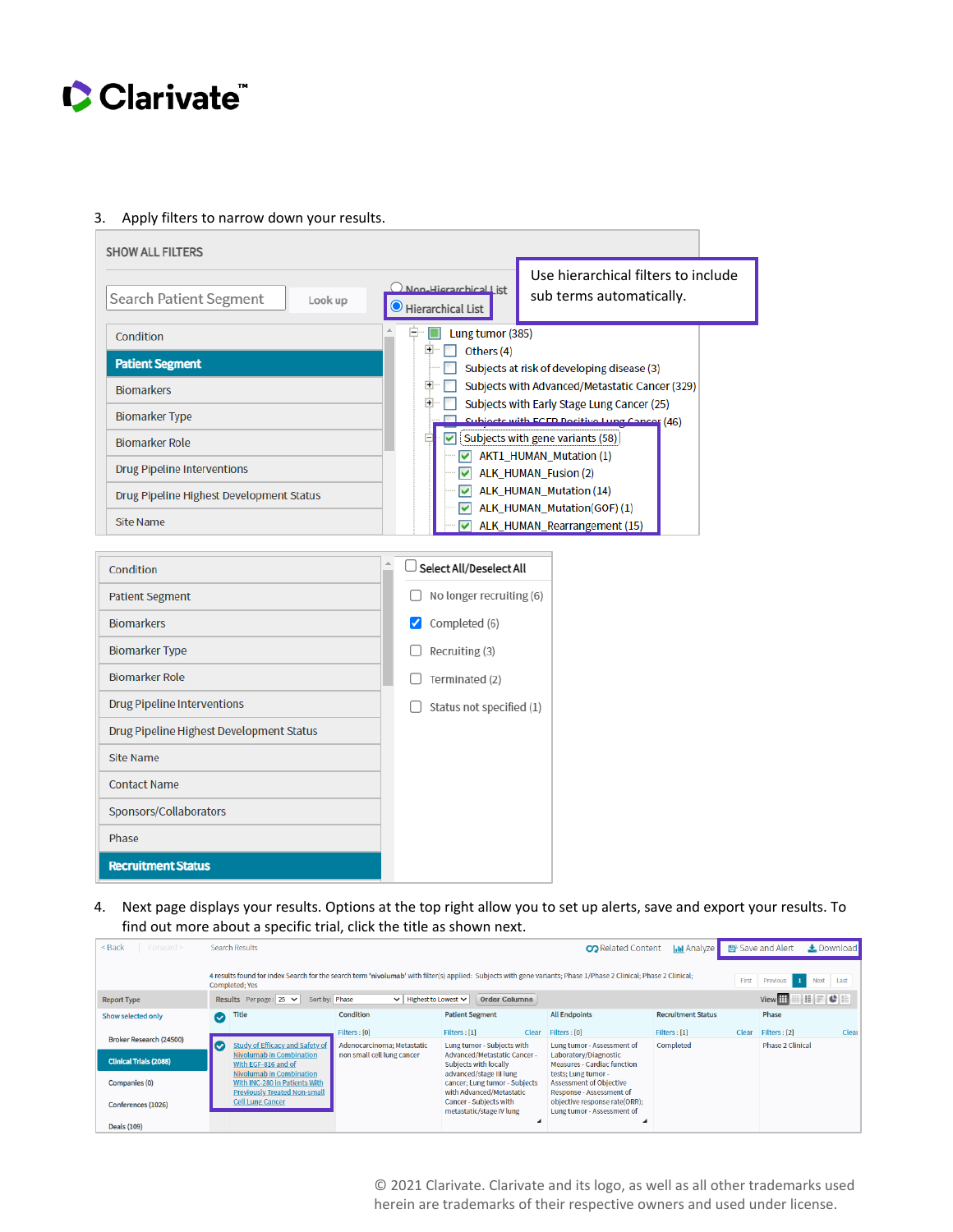

Conditions, enrolment data, mechanism of action and other details can be found in 'Snapshot' tab.<br>
Study of Efficacy and Safety of Nivolumab in Combination With EGF-816 and of Nivolumab in Combination With INC-280 in Patie Lung Cancer

| Snapshot                                                                                       | <b>Highlight</b><br>Search Terms & Synonyms |                                                                                                                                                                                                                                                                   | <previous next=""></previous> |  |                                                       |                          |     |                            |                    |
|------------------------------------------------------------------------------------------------|---------------------------------------------|-------------------------------------------------------------------------------------------------------------------------------------------------------------------------------------------------------------------------------------------------------------------|-------------------------------|--|-------------------------------------------------------|--------------------------|-----|----------------------------|--------------------|
| <b>Protocol &amp; Results</b>                                                                  | <b>SNAPSHOT</b>                             |                                                                                                                                                                                                                                                                   |                               |  |                                                       | <b>Results Available</b> | Yes | <b>Endpoints Met</b>       | <b>Unspecified</b> |
| Subjects & Measurements                                                                        | Title                                       | Study of Efficacy and Safety of Nivolumab in Combination With EGF-816 and of Nivolumab in Combination With INC-280 in Patients With<br>Previously Treated Non-small Cell Lung Cancer                                                                              |                               |  |                                                       |                          |     |                            |                    |
| <b>Registry Contacts &amp; Sites</b><br><b>Change History</b>                                  | <b>Scientific Title</b>                     | A Phase II, Multicenter, Open-Label Study of EGF-816 in Combination With Nivolumab in Adult Patients With EGFR Mutated Non-small Cell<br>Lung Cancer and of INC-280 in Combination With Nivolumab in Adult Patients With cMet Positive Non-small Cell Lung Cancer |                               |  |                                                       |                          |     |                            |                    |
| <b>Sources</b>                                                                                 | Identifiers                                 | NCT02323126; 2014-003731-20; CEGF816X2201C                                                                                                                                                                                                                        |                               |  |                                                       |                          |     |                            |                    |
|                                                                                                | Condition                                   |                                                                                                                                                                                                                                                                   |                               |  | Adenocarcinoma; Metastatic non small cell lung cancer |                          |     | View Epidemiology in IPD & |                    |
|                                                                                                | <b>Disease Markers</b>                      | Epidermal growth factor receptor; Hepatocyte growth factor receptor;                                                                                                                                                                                              |                               |  |                                                       |                          |     |                            |                    |
| <b>Primary Interventions</b><br>Variable regimens including: capmatinib, nazartinib, nivolumab |                                             |                                                                                                                                                                                                                                                                   |                               |  |                                                       |                          |     |                            |                    |

## Results\*, adverse events\* and protocols -including trial arms- are available in the next tab.

| Snapshot                             | Highlight $\Box$<br>Search Terms & Synonyms                                                                                                                                                                                                               | <previous next=""></previous> |  |                                                                      |  |  |  |  |  |
|--------------------------------------|-----------------------------------------------------------------------------------------------------------------------------------------------------------------------------------------------------------------------------------------------------------|-------------------------------|--|----------------------------------------------------------------------|--|--|--|--|--|
| <b>Protocol &amp; Results</b>        | <b>PROTOCOL &amp; RESULTS</b>                                                                                                                                                                                                                             |                               |  |                                                                      |  |  |  |  |  |
| Aims & Scope                         | <b>AIMS &amp; SCOPE</b>                                                                                                                                                                                                                                   |                               |  |                                                                      |  |  |  |  |  |
| Protocol Description                 | The purpose of this study was to determine the efficacy and safety of nivolumab in combination with EGF-816 and of nivolumab in combination with INC-280 in previously treated<br>non small cell lung cancer (NSCLC) patients.                            |                               |  |                                                                      |  |  |  |  |  |
| " Trial Arms                         | The main objective of the trial was to estimate the clinical activity of nivolumab in combination with EGF-816 or INC-280.                                                                                                                                |                               |  |                                                                      |  |  |  |  |  |
| <b>Regimens</b>                      | The secondary objectives of the trial were:<br>To evaluate the preliminary antitumor activity of EGF-816 and nivolumab and of INC-280 and nivolumab.<br>To characterize the safety and tolerability of EGF-816 and nivolumab or of INC-280 and nivolumab. |                               |  |                                                                      |  |  |  |  |  |
| <b>Results</b>                       | To evaluate PK of EGF-816, INC-280 and nivolumab in the combination setting.                                                                                                                                                                              |                               |  | $\overline{\hat{\gamma}}$                                            |  |  |  |  |  |
| Adverse Events                       | PROTOCOL DESCRIPTION TEXT                                                                                                                                                                                                                                 |                               |  |                                                                      |  |  |  |  |  |
| ■ Treatment                          | Patients would receive 10 mg/1ml of nivolumab either with 25 mg of EGF-816 or 200 mg of INC-280 po.                                                                                                                                                       |                               |  |                                                                      |  |  |  |  |  |
| <b>Subjects &amp; Measurements</b>   | Arm 1 (EGF816 + nivolumab) would be currently closed to new enrollment.<br>Arm 2 (INC280 + nivolumab) would be open and enrolling as planned.<br>$\overline{\widetilde{\gamma}}$                                                                          |                               |  |                                                                      |  |  |  |  |  |
| <b>Registry Contacts &amp; Sites</b> | <b>TRIAL ARMS</b>                                                                                                                                                                                                                                         |                               |  |                                                                      |  |  |  |  |  |
| <b>Change History</b>                | Label<br><b>Type</b><br><b>Description</b>                                                                                                                                                                                                                |                               |  |                                                                      |  |  |  |  |  |
| <b>Sources</b>                       | Nivolumab and INC280<br>Arm 2 (INC280 + nivolumab) is open and enrolling as<br>Experimental<br>planned.                                                                                                                                                   |                               |  |                                                                      |  |  |  |  |  |
|                                      | Nivolumab and EGF816                                                                                                                                                                                                                                      | Experimental                  |  | Arm 1 (EGF816 + nivolumab) is currently closed to new<br>enrollment. |  |  |  |  |  |

\*Depending on your type of subscription.